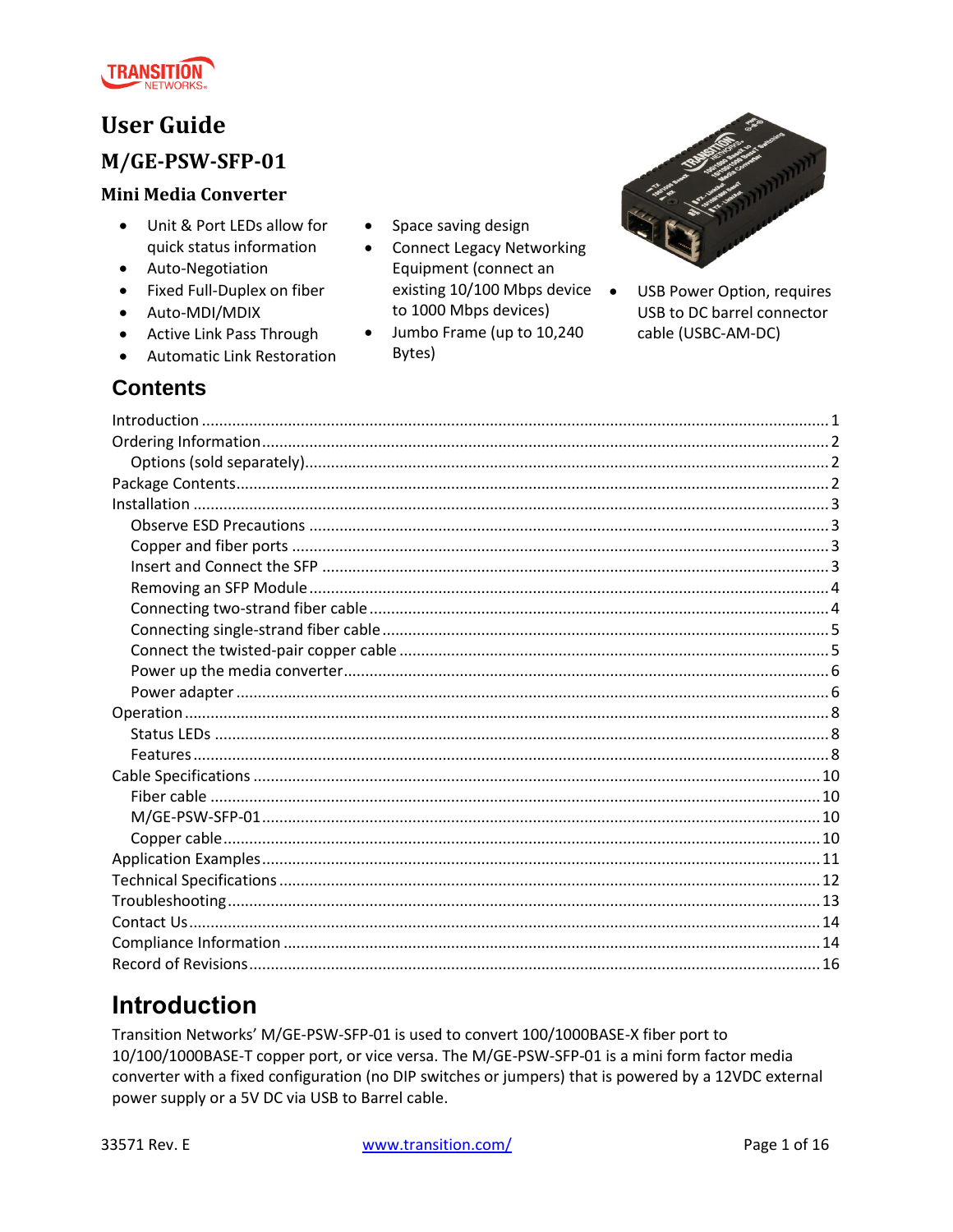The M/GE-PSW-SFP-01 provides a cost-effective method for integrating fiber optic cabling into a 10/100/1000 UTP environment. With its miniature size, the Mini offers a space-saving alternative while it converts copper to fiber with the smallest footprint available in the industry.

The M/GE-PSW-SFP-01 supports one dual-speed Small Form Factor (SFP) hot-pluggable slot, providing autosense with 100M or Gigabit SFP transceivers. A wide variety of SFP optical transceivers is available to offer a full range of deployment options over multimode or single mode fiber.

# <span id="page-1-0"></span>**Ordering Information**

| SKU             | <b>Description</b>                                                           |
|-----------------|------------------------------------------------------------------------------|
| M/GE-PSW-SFP-01 | 10/100/1000Base-T (RJ-45) [100 m/328 ft.] to 100/1000Base-X SFP Slot (empty) |
| SPS-2460-SA     | Stand-Alone Wide Input (24 - 60 VDC) Power Supply                            |

## <span id="page-1-1"></span>*Options (sold separately)*

| Option             | <b>Description</b>                                                                                                        |
|--------------------|---------------------------------------------------------------------------------------------------------------------------|
| USBC-AM-DC         | USB 2.0 Cable male to Barrel Connector male. USB Power Option; requires the<br>standard USB to DC barrel connector cable. |
| <b>WMBM</b>        | Wall Mount Bracket: 3.3" [84 mm]                                                                                          |
| <b>RMBM</b>        | Rack Mount Bracket for RMS19-SA4-01 and/or E-MCR-05                                                                       |
| M-MCR-01           | Powered Chassis; 18-Slot Powered Mini Chassis for Mini Converters                                                         |
| <b>SFP Modules</b> | Transition Networks SFP transceiver modules are MSA compliant                                                             |

# <span id="page-1-2"></span>**Package Contents**

Make sure you have received the following items. Contact your sales representative if any item is missing or damaged. Please save the packaging for possible future use.

- One M/GE-PSW-SFP-01 Media Converter
- One Wall Mount AC Adapter (12 VDC 400 mA)
- One documentation postcard



M/GE-PSW-SFP-01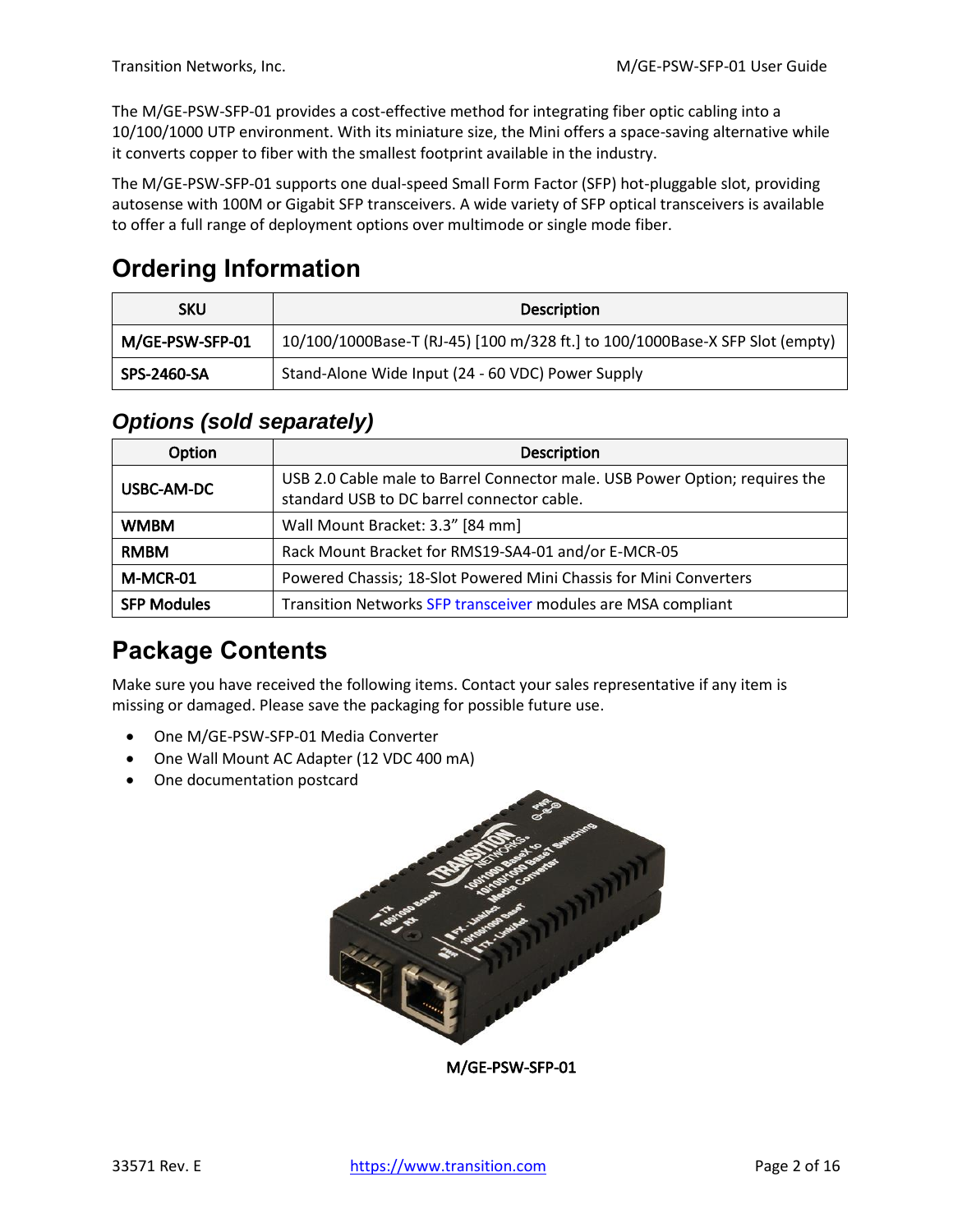# <span id="page-2-0"></span>**Installation**

## <span id="page-2-1"></span>*Observe ESD Precautions*

Observe the following ESD (Electrostatic Discharge) precautions when installing or handing the M/GE-Txxx-01 media converter:

- Do not remove the converter from its protective packaging until you are ready to install it.
- Wear an ESD wrist grounding strap before handling any module or component. If you do not have a wrist strap, maintain grounded contact with the system unit throughout any procedure requiring ESD protection.

## <span id="page-2-2"></span>*Copper and fiber ports*

The figure below shows the front panel of the M/GE-PSW-SFP-01 media converter.



## <span id="page-2-3"></span>*Insert and Connect the SFP*

Perform the steps below to install an SFP in the M/GE-PSW-SFP-01. Refer to the documentation that came with your SFP for specific requirements. See our [website](http://www.transition.com/TransitionNetworks/Landing/SFP-XFP/SFP-XFP.aspx) for full details on our SFP products.

- 1. Remove the SFP transceiver module from its protective packaging. Note: Do not remove the optical bore dust plugs until directed to do so in a later procedure.
- 2. Check the slot orientation. Position the SFP device at the desired installation slot, with the label facing correctly.
- 3. Carefully slide the SFP device into the slot, aligning it with the internal installation guides.
- 4. Ensure that the SFP device is firmly seated against the internal mating connector.
- 5. Remove the dust plug from the connector. Save the dust plug for future use.
- 6. Connect the fiber cable to the fiber port connector of the SFP device. Make sure the SFP release latch is in the up (closed) position when you insert the cable connector into the SFP.
- 7. Attach the other end of the cable into the other device.

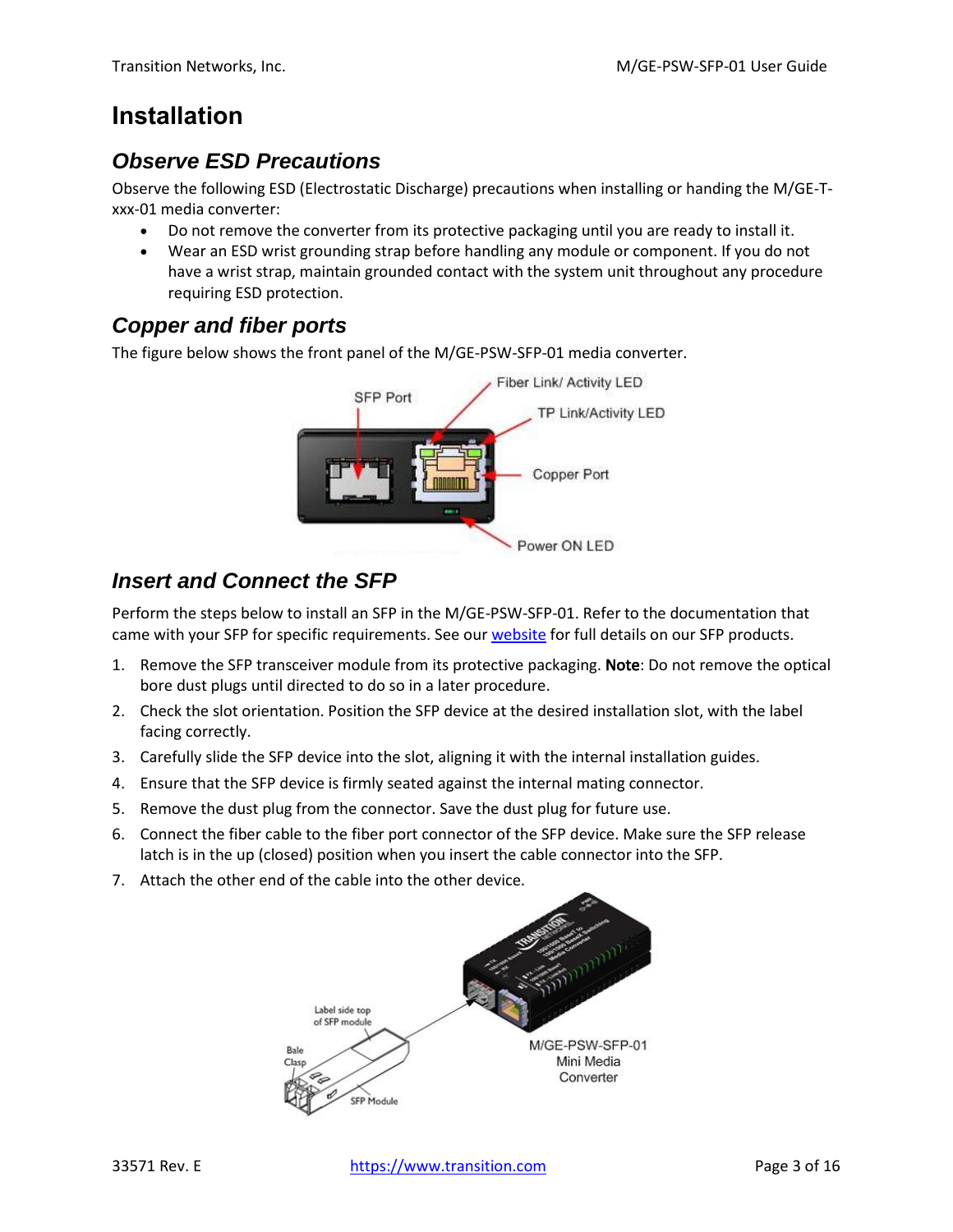## <span id="page-3-0"></span>*Removing an SFP Module*

Caution: Be careful when removing the SFP from a device. Some SFP transceiver module temperatures may exceed 160°F (70°C) and be too hot to touch with bare hands. Note: Do not remove and replace the SFP modules more often than necessary; excessive SFP removing and replacing can shorten the SFPs useful life.

- 1. Attach an ESD-preventive wrist strap to your wrist and to the ESD ground connector or a bare metal surface on your chassis.
- 2. For future reattachment of fiber-optic cables, note which connector plug is send (TX) and which is receive (RX).
- 3. Remove the SFP transceiver module:

a. If the SFP transceiver module has an actuator button latch, gently press the actuator button on the front of the SFP transceiver module until it clicks and the latch mechanism releases the SFP transceiver module from the socket connector. Grasp the actuator button between your thumb and index finger, and carefully pull the SFP transceiver module straight out of the module slot.

b. If the SFP transceiver module has a bail clasp latch, pull the latch out and down to eject the SFP transceiver module from the socket connector. If the bail clasp latch is obstructed and you cannot use your index finger to open it, use a small, flat-blade screwdriver or other long, narrow instrument to open the bail clasp latch. Grasp the SFP transceiver module between your thumb and index finger, and carefully remove it from the socket.

- 4. Replace the Dust Plug.
- 5. Place the removed SFP transceiver module in an antistatic bag or other protective package.

### <span id="page-3-1"></span>*Connecting two-strand fiber cable*

Full duplex (always ON) is on the fiber side only; therefore, the 512-Bit Rule does not apply. The cable lengths are constrained by the cable requirement.

- 1. Locate or build IEEE 803.2™ compliant 1000Base-X fiber cable with male, two-stranded TX to RX LC connectors installed at both ends.
- 2. Connect the fiber cable to the M/GE-PSW-SFP-01 media converters as follows:
	- Connect the male TX cable connector to the female TX port.
	- Connect the male RX cable connector to the female RX port.
- 3. Connect the fiber cable to the other device (another media converter, hub, etc.) as follows:
	- Connect the male TX cable connector to the female RX port.
	- Connect the male RX cable connector to the female TX port.



Two-strand Fiber Cable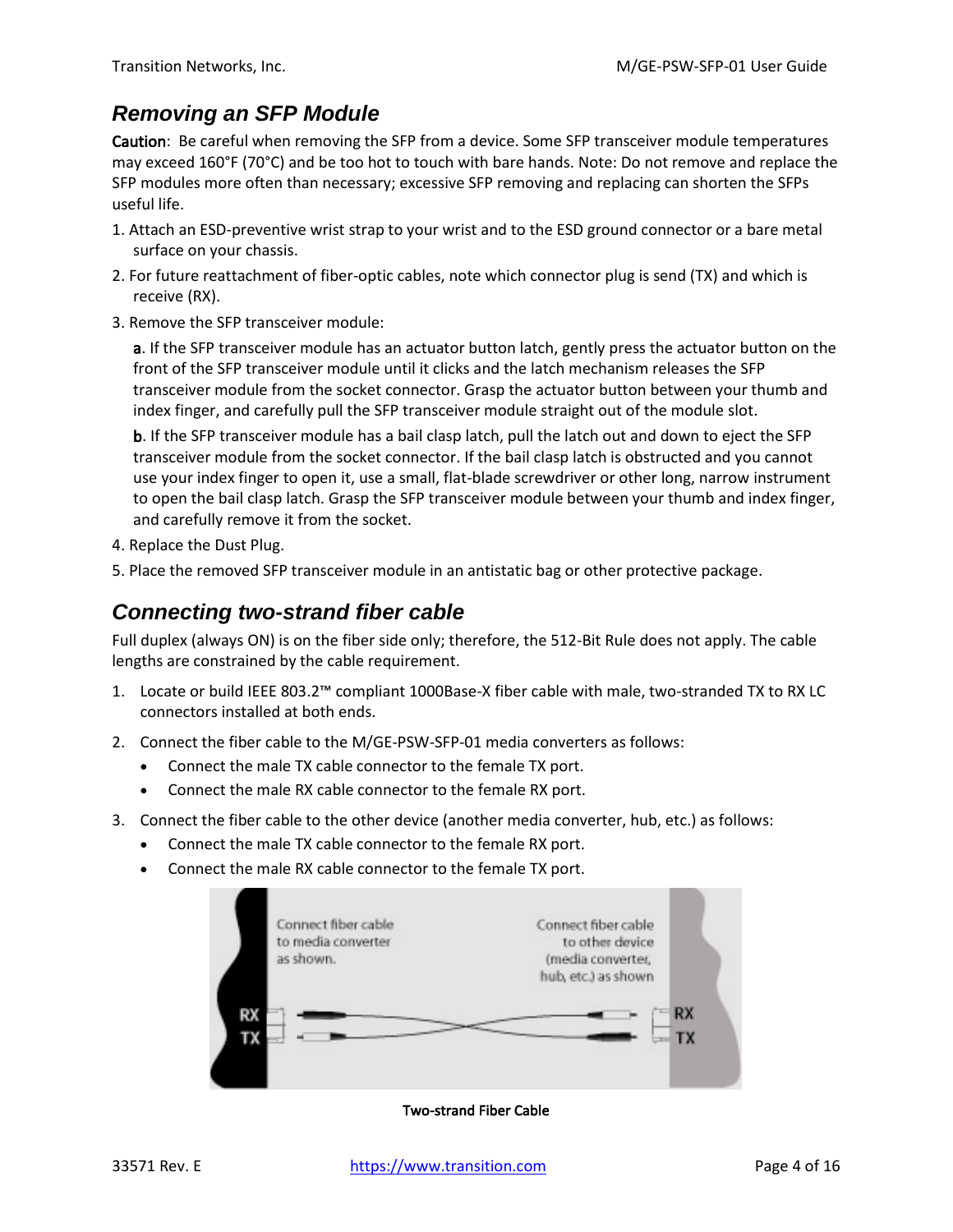## <span id="page-4-0"></span>*Connecting single-strand fiber cable*

Full duplex (always ON) is on the fiber side only; therefore, the 512-Bit Rule does not apply. The cable lengths are constrained by the cable requirement. Single fiber technology helps maximize the usage of a limited number of fiber runs. In a traditional optical link, a fiber pair consists of two uni-directional strands. The single fiber technology multiplexes two optical wavelengths of 1310nm and 1550nm into a single strand fiber. In a single fiber media converter each wavelength is responsible for either the transmit or receive function. Consequently, the bi-directional transmission is achieved by using a single strand.

The converters in a single fiber scenario "match" each other's wavelengths. For example, Converter A transmits at the wavelength of 1310nm and receives at 1550nm while the other converter transmits at 1550nm and receives at 1310nm. Therefore, converters are usually used in pairs. Single fiber technology on Transition Networks Media Converters has a maximum distance of 20 to 80km.

- 1. Locate or build IEEE 803.2™ compliant 1000Base-X fiber cable with a male, single-strand LC connector installed at each end.
- 2. Connect the fiber cable to the M/GE-PSW-SFP-01 media converters as follows:
- 3. Connect the fiber cable to the other device (another media converter, hub, etc.) as follows:



#### Single-strand Fiber Cable

### <span id="page-4-1"></span>*Connect the twisted-pair copper cable*

The AutoCross feature allows either MDI (straight-through) or MDI-X (crossover) cable connections to be configured automatically, according to network conditions.

1. Locate or build IEEE 803.2™ compliant 10/100/1000Base-T cables with RJ-45 connectors installed at both ends.

2. Connect the RJ-45 connector at one end of the cable to the RJ-45 port on the M/GE-PSW-SFP-01.

3. Connect the RJ-45 connector at the other end of the cable to the RJ-45 port on the other device (switch, workstation, etc.).



Twisted-pair Copper Cable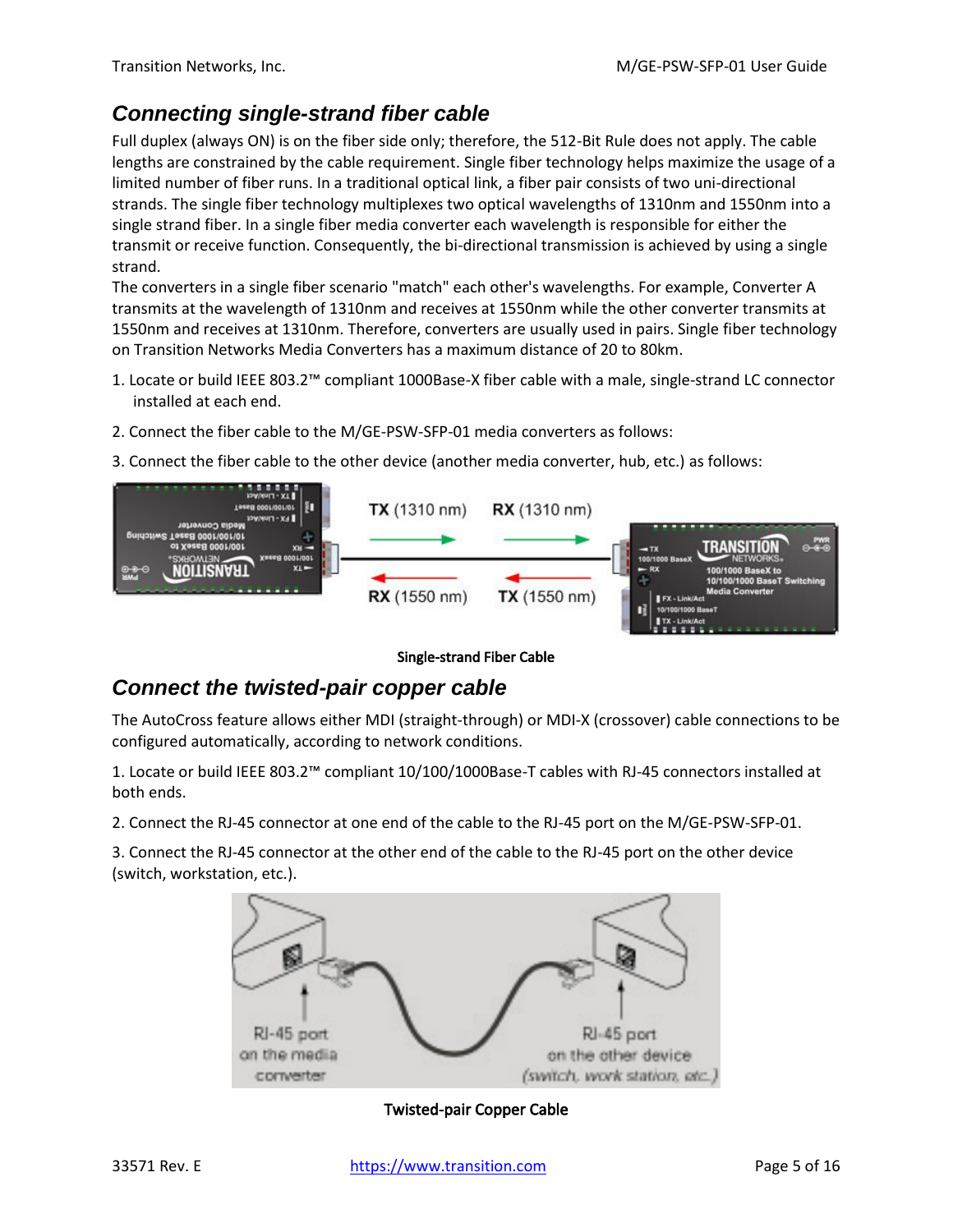## <span id="page-5-0"></span>*Power up the media converter*

Transition Networks offers a variety of power supplies, depending on the country code bundle, that can be used to adapt 100 - 240VAC to the 12VDC input to the media converter. The Power Supply is Included.

To order the corresponding country specific power supply, add the Country Code extension to the end of the SKU: -NA = North America,

-LA = Latin America, -EU = Europe, -UK = United Kingdom, -SA = South America, -JP = Japan, -OZ = Australia, -BR = Brazil.



The M/GE-PSW-SFP-01 media converter is powered by using a DC power adapter through the barrel connector on its back panel, as shown below.



#### M/GE-PSW-SFP-01 Back Panel Power

### <span id="page-5-1"></span>*Power adapter*

### **AC power**

- 1. Connect the barrel connector of the power adapter to the media converter's power port (located on the back panel of the media converter.
- 2. Connect the power adapter plug to AC power.
- 3. Verify that the media converter is powered up by observing that the front panel LED power (PWR) indicator is lit.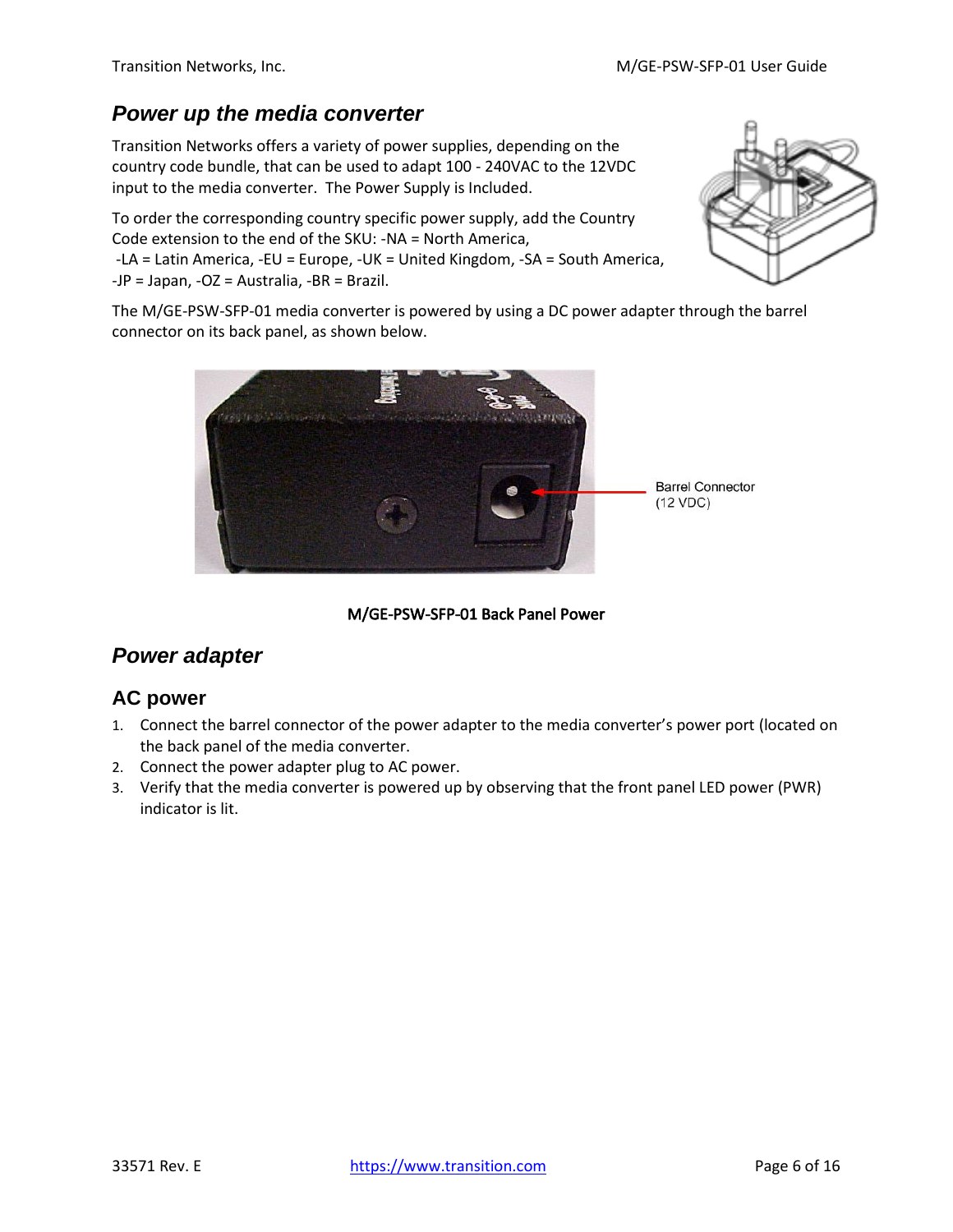## **DC power (USBC-AM-DC)**

See the Transition Networks SPS-2460-SA DC external power supply User's Guide for information on powering the media converter. An optional USB-AM-DC cable can also be used, with power derived from an active USB port of a laptop or workstation (USB 2.0 Cable A male to B male).

The USBC-AM-DC is a USB 2.0 Cable male to Barrel Connector male. The USB Power Option requires the standard USB to DC barrel connector cable. Description: Cable, 1830 mm, USB A plug to 5.5x2.1x12 mm 50-00024 plug, center pos, 22 AWG, UL2468, 30-00008 wire.



#### USBC-AM-DC Dimensions:



#### DC power:

- 1. Insert the power adapter barrel into the barrel connector located on the back of the media converter.
- 2. Connect the power adapter to DC power source.
- 3. Observe that the power ON LED is lit.

#### USB port power:

Use a USB 2.0 Type A to barrel connector cable to enable powering the media converter via an active USB port.

Note: When using the USB port to power the media converter, make sure that the output USB port is turned ON (some laptops and PCs can turn OFF the USB port).

Note: The USB port provides power to the device only; it is not used to transfer data.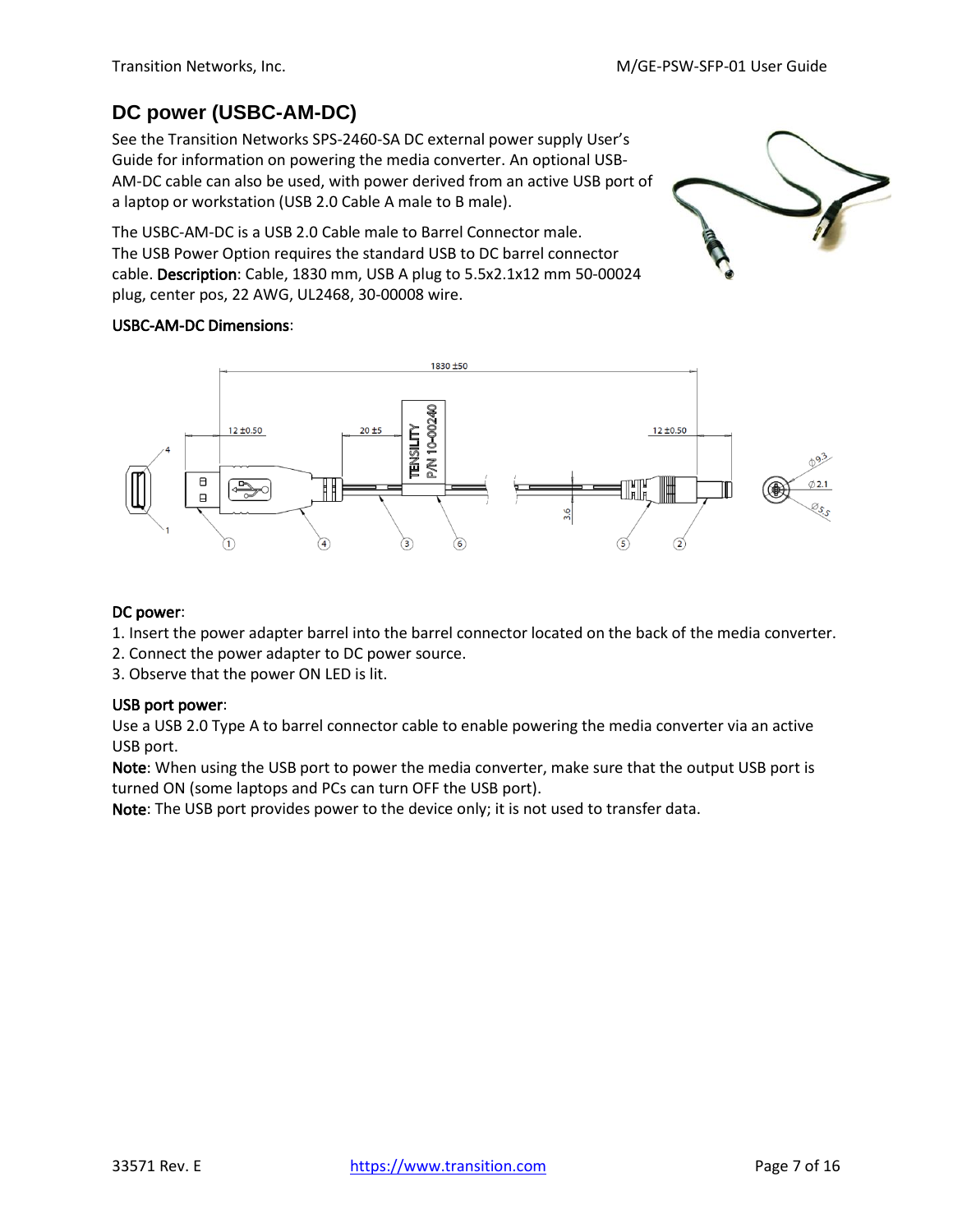# <span id="page-7-0"></span>**Operation**

## <span id="page-7-1"></span>*Status LEDs*

Use the status LEDs to monitor the M/GE-PSW-SFP-01 media converter operation in the network.



### **Power Indicator LED**

Pwr LED: Green – On for power applied to board; otherwise Off.

### **Ethernet RJ-45 LEDs**

Upper left LED of RJ45 is for Fiber: Green for 1000 and yellow for 100. (Left) Fiber Port LED 0n – On for Link (fiber) Blinking – Activity

Upper right LED of RJ45 is for TP: Green for 1000 and yellow for 10/100. (Right) TP Port LED 0n – On for Link (copper) Blinking – Activity

## <span id="page-7-2"></span>*Features*

### **Auto-Negotiation**

The M/GE-PSW-SFP-01 Auto-Negotiation feature is permanently enabled. Auto-Negotiation allows the media converter to configure itself automatically to achieve the best possible mode of operation over a link.

It broadcasts speed (1000 Mb/s) and duplex capabilities (full) to the other device and negotiates the best mode of operation. Auto-Negotiation allows quick and easy installation because the optimal link is established automatically.

### **AutoCross™**

The AutoCross feature allows using either straight-through (MDI) or crossover (MDI-X) copper cables. AutoCross determines the characteristics of the connection and automatically configures the device to link up, regardless of the copper cable configuration, MDI or MDI-X.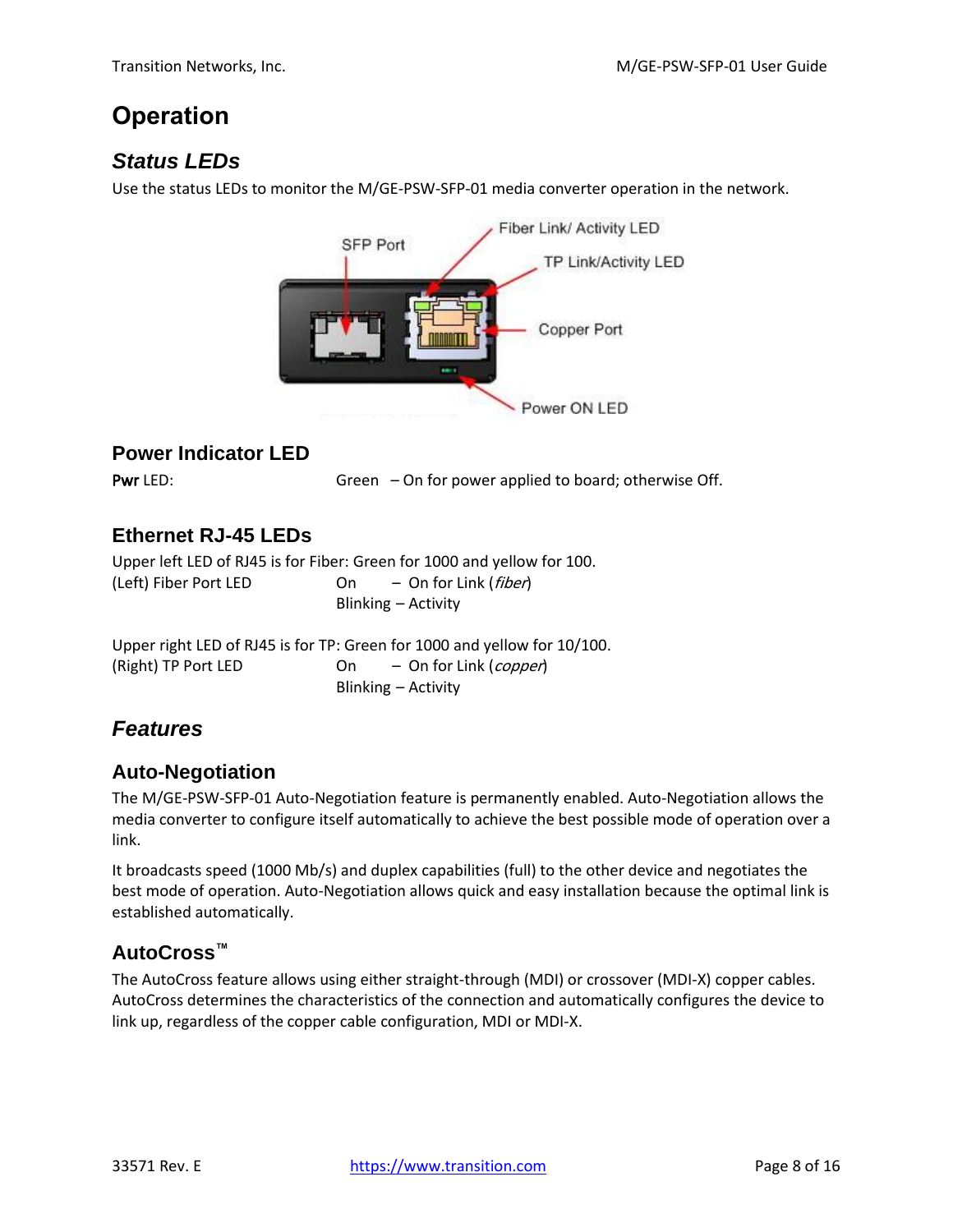#### **Active Link Pass-Through (ALPT)**

Link Pass-Through is a troubleshooting feature that allows the media converter to monitor both the fiber and copper RX ports for loss of signal. With the loss of RX signal on one media port, the converter will automatically disable the TX signal of the other media port, thus "passing through" the link loss.

- End device automatically notified of link loss
- Prevents loss of valuable data unknowingly transmitted over invalid link

Active LPT requires the links to become Active before LPT becomes Active. With Active LPT there are two states: Diagnostic and Active.

The media converter enters the Diagnostic state when either of the following conditions is met:

- Upon power-up of the converter.
- Upon removing the converter's SFP module (if equipped).

In the Diagnostic state, the link for each of the media converter's ports can come up independently of each other, just like a converter that has no LPT functionality, or a converter that has LPT is disabled. The Diagnostic state is helpful during first power up, before all links of a circuit are connected, as it allows the installer to see each link turn on as the cables are plugged in. It's also helpful for finding the location of a fault, if one exists.

Note: The media converter remains in the Diagnostic state until the link status for both media converter's ports is up, simultaneously.

After that condition is met, ALPT enters the **Active** state. It remains in the Active state until the converter is either powered down, or its SFP module is removed. In the Active state, Active LPT works as shown below.



Note: Active Link Pass-Through (ALPT) is a new feature available at firmware Rev. C or higher.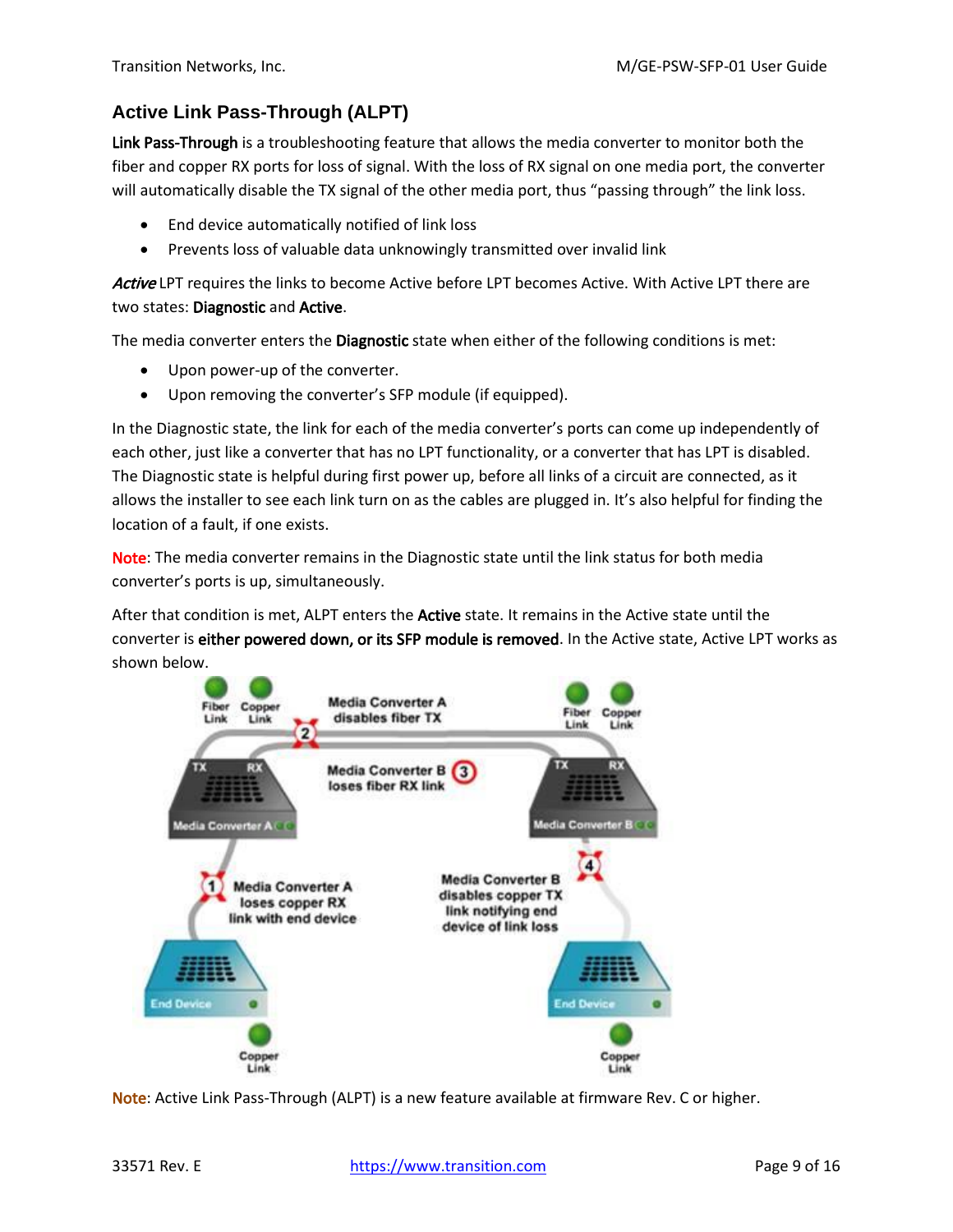# <span id="page-9-0"></span>**Cable Specifications**

<span id="page-9-1"></span>The physical characteristics must meet or exceed IEEE 802.3™ specifications.

## *Fiber cable*

| $<10-9$                    |
|----------------------------|
| 9 um                       |
| $62.5/125 \mu m$           |
| 100/140, 85/140, 50/125 μm |
|                            |

## <span id="page-9-2"></span>*M/GE-PSW-SFP-01*

| Fiber Optic Transmitter Power:           | depends on the SFP module used. |
|------------------------------------------|---------------------------------|
| <b>Fiber Optic Receiver Sensitivity:</b> | depends on the SFP module used. |
| Link Budget:                             | depends on the SFP module used. |

The fiber optic transmitters on this device meet Class I Laser safety requirements per IEC-825/CDRH standards and comply with 21 CFR1040.10 and 21CFR1040.11.

## <span id="page-9-3"></span>*Copper cable*

#### Categories 5 and 5e: minimum requirement

| Gauge       | 24 to 22 AWG            |
|-------------|-------------------------|
| Attenuation | 22.0 dB /100m @ 100 MHz |

Maximum Cable Distance 100 meters

- Straight-through or crossover twisted-pair cable may be used.
- Shielded (STP) or unshielded (UTP) twisted-pair cable may be used.
- Pins 1&2 and 3&6 are the two active pairs in an Ethernet network.
- All four pairs are used in a gigabit Ethernet network.
- Use only dedicated wire pairs for the active pins (e.g., blue/white & white/blue, orange/white & white/orange, etc.)
- Do not use flat or silver satin wire.

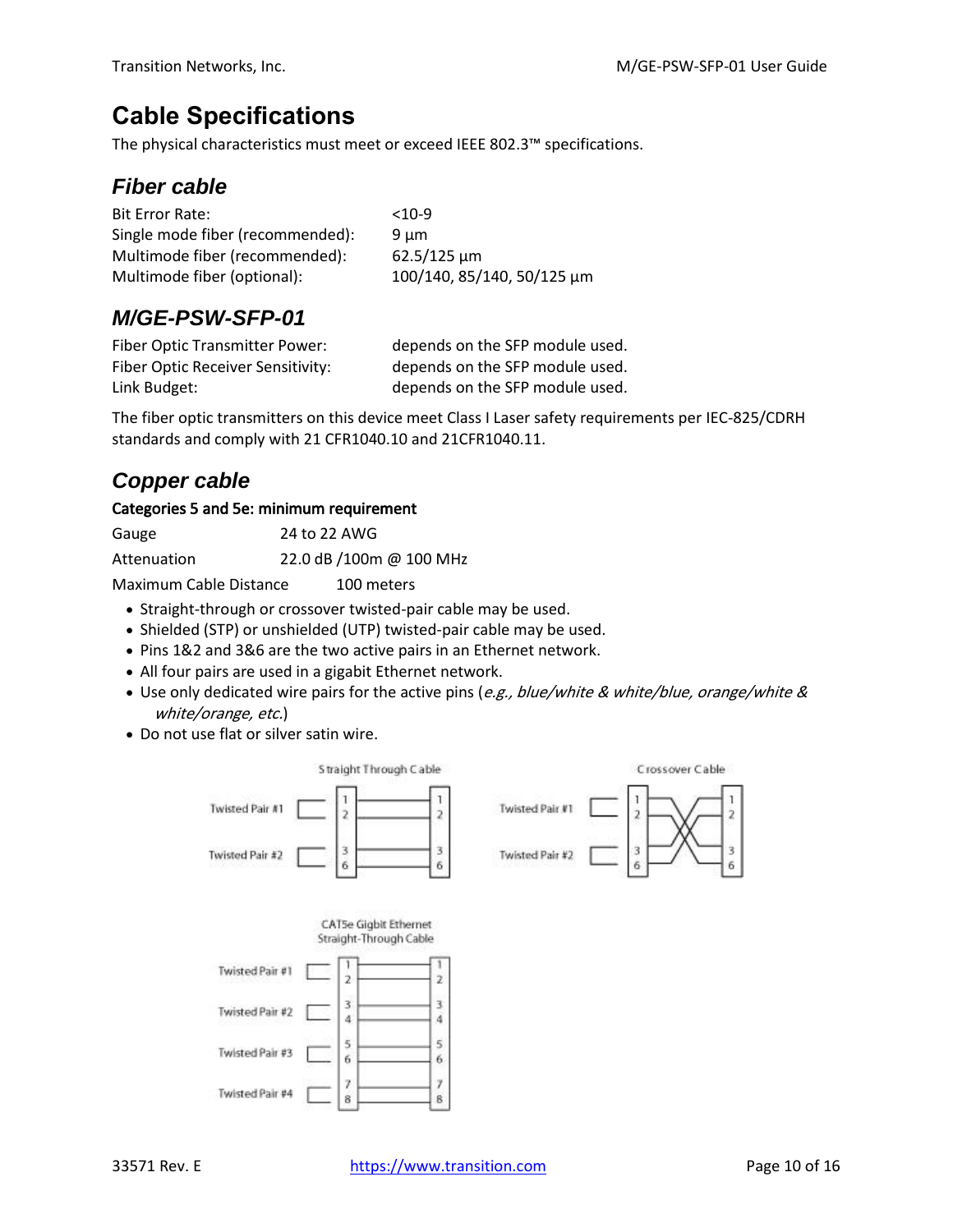# <span id="page-10-0"></span>**Application Examples**





#### 100Base-FX Switch

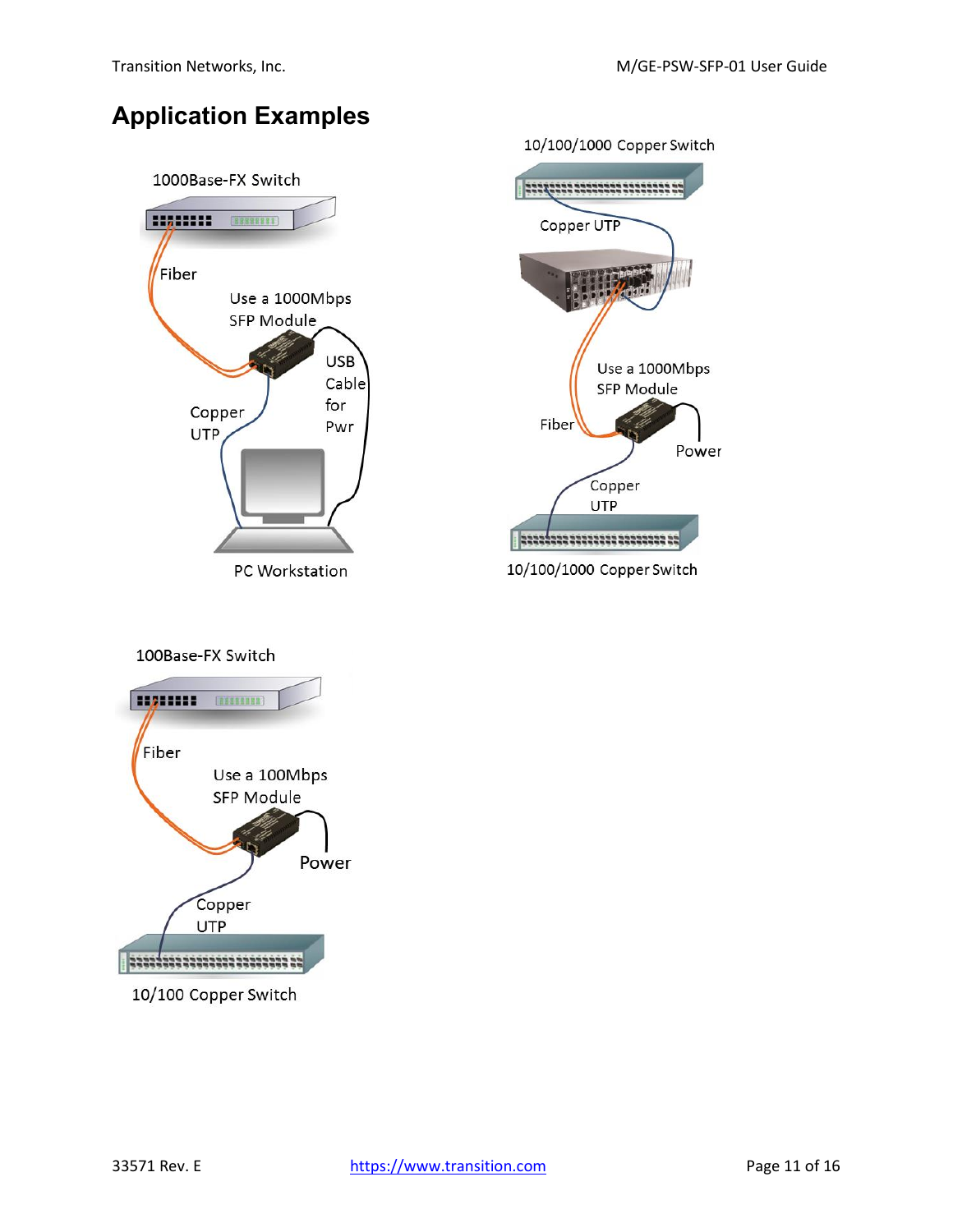# <span id="page-11-0"></span>**Technical Specifications**

For Transition Networks' M/GE-PSW-SFP-01 or equivalent:

| <b>Standards</b>                          | IEEE 802.3™, IEEE 802.3u, IEEE 802.3z, IEEE 802.3x                                                                    |
|-------------------------------------------|-----------------------------------------------------------------------------------------------------------------------|
| <b>RAM</b>                                | 1M <sub>b</sub>                                                                                                       |
| <b>MAC Table size</b>                     | 8K                                                                                                                    |
| <b>Max Frame Size</b>                     | 10240 bytes (untagged)                                                                                                |
| <b>Regulatory Compliance for Emission</b> | FCC Class A; CE                                                                                                       |
| <b>Safety Compliance</b>                  | UL Listed, C-UL Listed (Canada).<br>External Power Supply is UL Listed.                                               |
| <b>Data Rate</b>                          | 1000Mbps                                                                                                              |
| <b>Power Consumption</b>                  | Approx. 1.2 Watts without SFP<br>3.1 W with typical SFP (actual Power Consumption will vary<br>based on the SFP used) |
| <b>Power Sources</b>                      | Unit accepts 4.5 VDC to 14 VDC<br>Wall Mount AC adapter : 12 VDC 400mA<br>USB 2.0: +5 VDC, 0.5A                       |
| <b>Dimensions</b>                         | Width: 1.8" (46 mm); Depth: 3.3" (85 mm); Height: 0.85" (22<br>mm)                                                    |
| <b>Operating Temperature</b>              | $0$ to +50 $^{\circ}$ C                                                                                               |
| <b>Storage Temperature</b>                | -15 to 65 °C                                                                                                          |
| <b>Altitude</b>                           | 0-10,000 feet                                                                                                         |
| <b>Operating Humidity</b>                 | 5% to 95% (non-condensing)                                                                                            |
| <b>Shipping Weight</b>                    | 2 lbs. (0.90 kg)                                                                                                      |
| <b>MTBF</b>                               | 24,466 hours (MIL217F2 V5.0) (MIL-HDBD-217F)<br>100,130 hours (Bellcore7 V5.0)                                        |
| Warranty                                  | Lifetime                                                                                                              |

For current information on the M/GE-PSW-SFP-01, view the online user guide at [www.transition.com.](http://www.transition.com/)

The fiber optic transmitters on this device meet Class I Laser safety requirements per IEC-825/CDRH standards and comply with 21 CFR1040.10 and 21CFR1040.11.

WARNING: Visible and invisible laser radiation when open. Do not stare into the beam or view the beam directly with optical instruments. Failure to observe this warning could result in an eye injury or blindness.

WARNING: Use of controls, adjustments or the performance of procedures other than those specified herein may result in hazardous radiation exposure.

IMPORTANT: Copper based media ports such as Twisted Pair (TP) Ethernet, USB, RS232, RS422, RS485, DS1, DS3, Video Coax, etc., are intended to be connected to intra-building (inside plant) link segments that are not subject to lightening transients or power faults. Copper-based media ports such as Twisted Pair (TP) Ethernet, USB, RS232, RS422, RS485, DS1, DS3, Video Coax, etc., are NOT to be connected to inter-building (outside plant) link segments that are subject to lightening transients or power faults.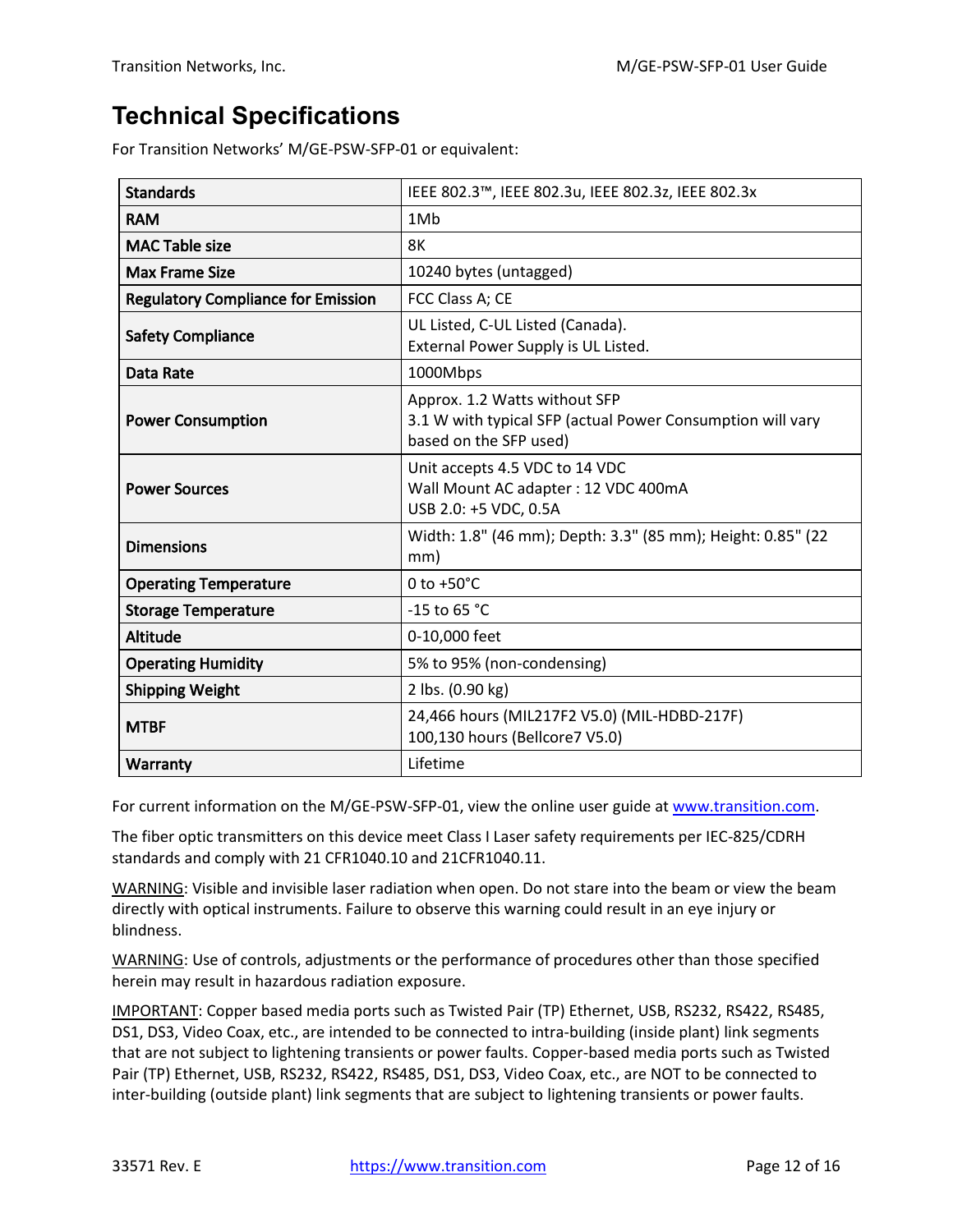# <span id="page-12-0"></span>**Troubleshooting**

If the media converter fails, isolate and correct the failure by determining the answers to the following questions and then taking the indicated action:

1. Is the PWR (power) LED lit and did the TX and FX LEDs turn ON then turn OFF?

NO

- Is the power adapter the proper type of voltage and cycle frequency for the AC outlet?
- Is the power adapter properly installed in the media converter and in the outlet?
- Contact TN Tech Support. Se[e Contact Us](#page-13-0) on pag[e 14](#page-13-0) below.

YES

• Proceed to step 2.

Note: As a link pass-through device, both the copper and the fiber cables must be installed before the LEDs will light.

2. Are the "FX – Link" and "TX-Link/Act" LEDs lit on the RJ-45 port?

NO

- Check the copper cables for proper connection. See "[Observe ESD Precautions](#page-2-1)" on page [3.](#page-2-1)
- Check the fiber cables for proper connection. See "[Observe ESD Precautions](#page-2-1)" on page [3.](#page-2-1)
- See The Fiber Optic Association, Inc[. \(FOA\) website](https://transition.com/lines/optical-devices/platform-sfp/form-factor/form-factor-sfp/) for basic to advanced topics on fiber optics and premises cabling.
- Contact TN Tech Support. See [Contact Us](#page-13-0) on pag[e 14](#page-13-0) below.

YES

Note: The fiber port mode is set by the type of SFP module in the SFP slot at power up. The fiber port mode will not change when a new (different model) SFP is plugged in until a reboot is performed.

• Contact TN Tech Support. See [Contact Us](#page-13-0) on pag[e 14](#page-13-0) below.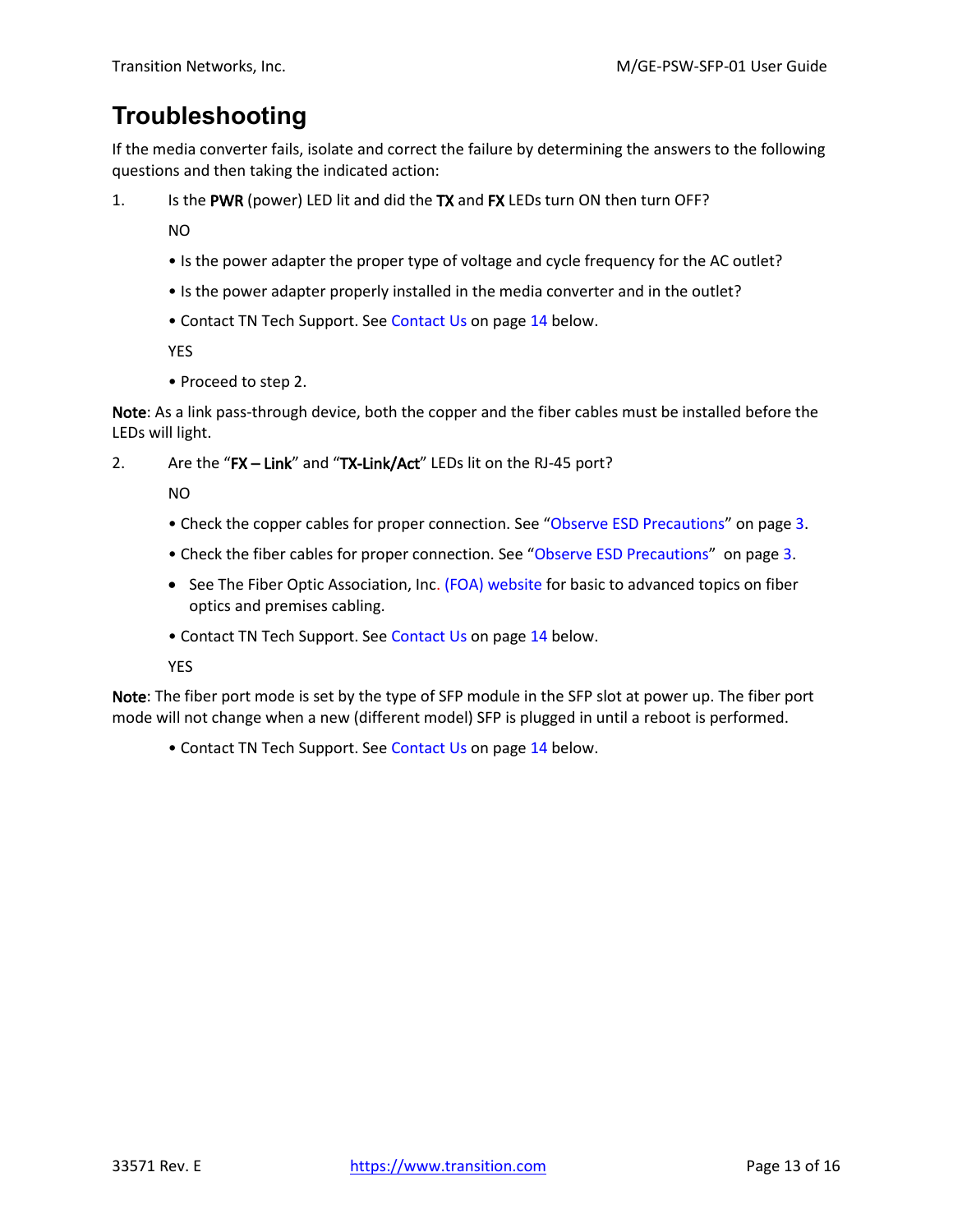## <span id="page-13-0"></span>**Contact Us**

Technical Support: Technical support is available 24-hours a day

US and Canada: 1-800-260-1312

International: 00-1-952-941-7600

#### Main Office

tel: +1.952.941.7600 | toll free: 1.800.526.9267 | fax: 952.941.2322 [sales@transition.com](mailto:sales@transition.com) | [techsupport@transition.com](mailto:techsupport@transition.com) | [customerservice@transition.com](mailto:customerservice@transition.com)

#### Address

Transition Networks 10900 Red Circle Drive Minnetonka, MN 55343, U.S.A.

Web: [https://www.transition.com](https://www.transition.com/) 

# <span id="page-13-1"></span>**Compliance Information**

## *Declaration of Conformity*

| <b>EU Declaration of Conformity</b>                                                         |                        |                                                                                                                                                                   |                                           |
|---------------------------------------------------------------------------------------------|------------------------|-------------------------------------------------------------------------------------------------------------------------------------------------------------------|-------------------------------------------|
|                                                                                             |                        | M/GE-PSW-SFP-01<br>Model/Part Number<br>Transition Networks, Inc.<br>10900 Red Circle Drive, Minnetonka, Minnesota 55343 U.S.A.<br>Manufacture's Name and Address |                                           |
| This declaration of conformity is issued under the sole responsibility of the manufacturer. |                        |                                                                                                                                                                   |                                           |
| M/GE-PSW-SFP-01 is in conformity with the relevant Union harmonisation legislation:         |                        |                                                                                                                                                                   |                                           |
| Electromagnetic Compatibility (EMC) Directive 2014/30/EU: EN 55022:2010, EN 55024:2010      |                        | Low-Voltage Directive (LVD) 2014/35/EU: EN 60950-1:2006                                                                                                           |                                           |
|                                                                                             |                        | And hereby is declared compliant and carries the CE marking                                                                                                       |                                           |
|                                                                                             |                        | I, the undersigned, hereby declare that the equipment specified above conforms to the above Directive(s) and Standards(s).                                        |                                           |
| Minnetonka, Minnesota<br>Place                                                              | JMay 20, 20167<br>Date | Stephen anderson                                                                                                                                                  |                                           |
|                                                                                             |                        | Stephen Anderson<br>Full Name                                                                                                                                     | Vice President of Engineering<br>Position |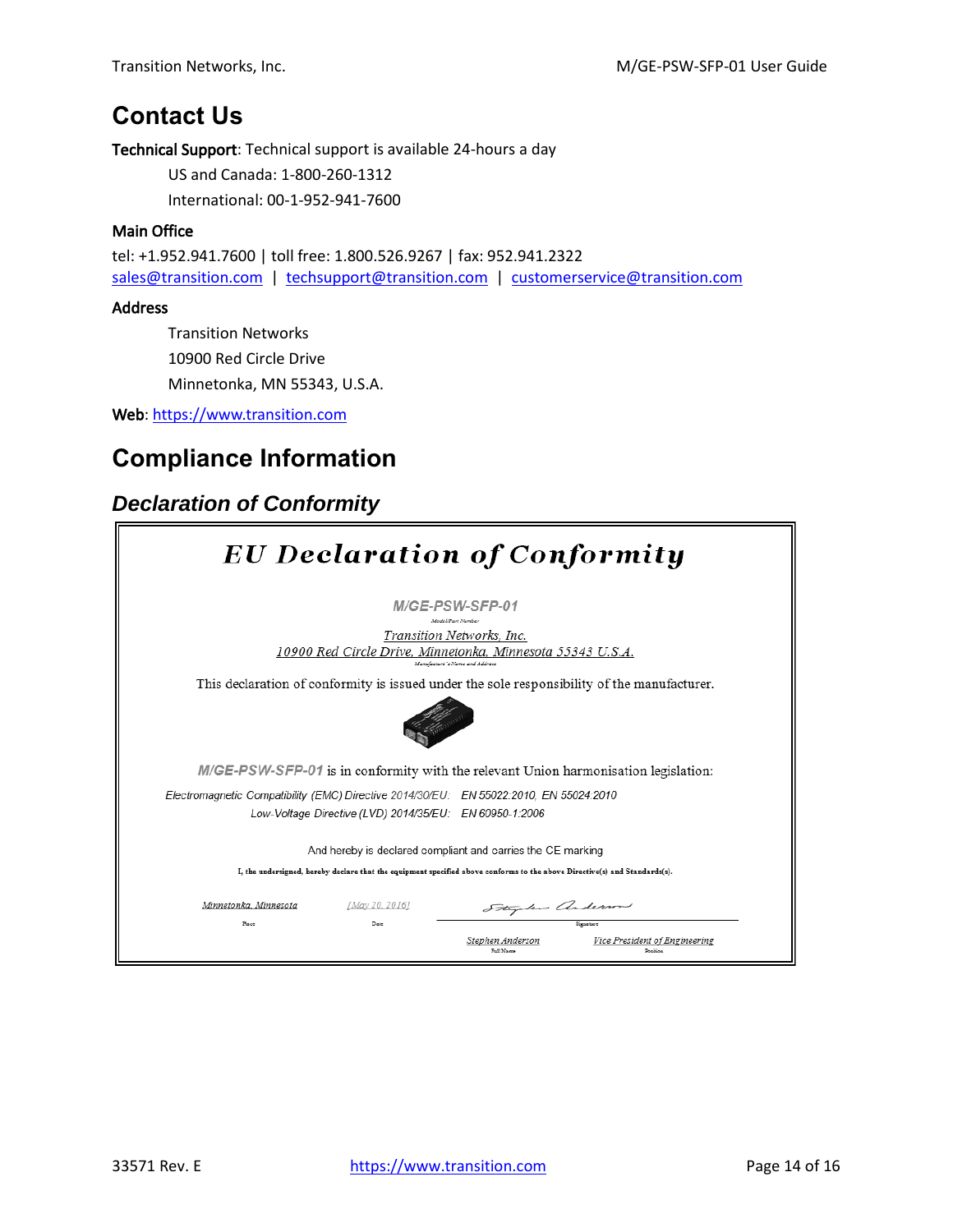## *CE Mark*

### **FCC regulations**

This equipment has been tested and found to comply with the limits for a Class A digital device, pursuant to Part 15 of the FCC rules. These limits are designed to provide reasonable protection against harmful interference when the equipment is operated in a commercial environment. This equipment generates, uses and can radiate radio frequency energy and, if not installed and used in accordance with the instruction manual, may cause harmful interference to radio communications.

Operation of this equipment in a residential area is likely to cause harmful interference, in which case the user will be required to correct the interference at the user's own expense.

### **Canadian regulations**

This digital apparatus does not exceed the Class A limits for radio noise for digital apparatus set out on the radio interference regulations of the Canadian Department of Communications.

Le présent appareil numérique n'émet pas de bruits radioélectriques dépassant les limites applicables aux appareils numériques de la Class A prescrites dans le Règlement sur le brouillage radioélectrique édicté par le ministère des Communications du Canada.

#### **European regulations**

Warning : This is a Class A product. In a domestic environment this product may cause radio interference in which case the user may be required to take adequate measures.

Achtung ! : Dieses ist ein Gerät der Funkstörgrenzwertklasse A. In Wohnbereichen können bei Betrieb dieses Gerätes Rundfunkstörungen auftreten. In diesem Fäll is der Benutzer für Gegenmaßnahmen verantwortlich.

Attention ! : Ceci est un produit de Classe A. Dans un environment domestique, ce produit risque de créer des interférences radioélectriques, il appartiendra alors à l'utilsateur de prende les measures spécifiques appropriées.



In accordance with European Union Directive 2002/96/EC of the European Parliament and of the Council of 27 January 2003, Transition Networks will accept post usage returns of this product for proper disposal. The contact information for this activity can be found in the 'Contact Us' portion of this document.

CAUTION: RJ connectors are NOT INTENDED FOR CONNECTION TO THE PUBLIC TELEPHONE NETWORK. Failure to observe this caution could result in damage to the public telephone network.

Der Anschluss dieses Gerätes an ein öffentlickes Telekommunikationsnetz in den EGMitgliedstaaten verstösst gegen die jeweligen einzelstaatlichen Gesetze zur Anwendung der Richtlinie 91/263/EWG zur Angleichung der Rechtsvorschriften der Mitgliedstaaten über Telekommunikationsendeinrichtungen einschliesslich der gegenseitigen Anerkennung ihrer Konformität.